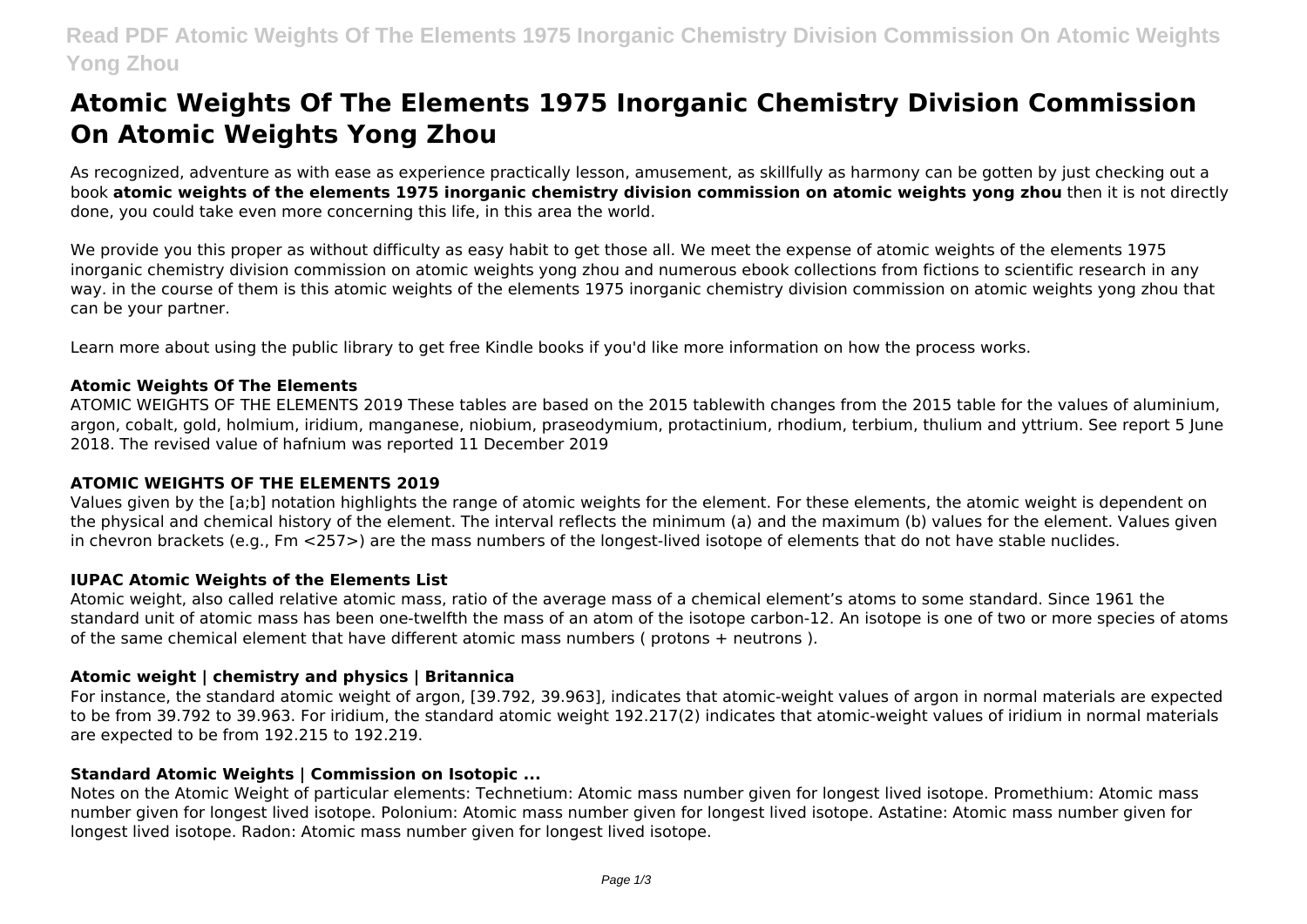# **Read PDF Atomic Weights Of The Elements 1975 Inorganic Chemistry Division Commission On Atomic Weights Yong Zhou**

#### **Atomic Weight for all the elements in the Periodic Table**

Element Symbol Z Atomic Weight c; Mendelevium: Md: 101 (258) 1.3: Mercury: Hg: 80: 200.59: 1.9: Molybdenum: Mo: 42: 95.94: 1.8: Neodymium: Nd: 60: 144.24: 1.1: Neon ...

#### **The Elements: Symbols, Atomic Numbers(Z), Atomic Weights ...**

Atomic weights are specific to single sources and samples of an element, such as the atomic weight of carbon in a particular bone from a particular archeological site. Standard atomic weight generalizes such values to the range of atomic weights that a chemist might expect to derive from many random samples from Earth.

#### **Standard atomic weight - Wikipedia**

This is a list of the 118 chemical elements which have been identified as of 2020. A chemical element, often simply called an element, is a species of atoms which all have the same number of protons in their atomic nuclei (i.e., the same atomic number, or Z).. A popular visualization of all 118 elements is the periodic table of the elements, a convenient tabular arrangement of the elements by ...

#### **List of chemical elements - Wikipedia**

Elements whose standard atomic weight is determined by only one stable isotope, e.g. sodium. The standard atomic weight is derived from the atomic mass of its stable isotope [15–17]. These elements have a blue background for each element cell on the IUPAC Periodic Table of the Isotopes.

#### **Atomic weights of the elements 2013 (IUPAC Technical ...**

For chemistry students and teachers: The tabular chart on the right is arranged by Atomic mass (weight). The lightest chemical element is Hydrogen and the heaviest is Hassium. The unity for atomic mass is gram per mol. Please note that the elements do not show their natural relation towards each other as in the Periodic system.

#### **Chemical elements of the periodic table sorted by Atomic Mass**

The atomic mass of an element can be described as the total mass of one atom of the given element. Its unit is called the unified atomic mass unit and is denoted by the symbol 'u'. Standard atomic weight is used to give the value of the mean of the atomic masses in a mixture of isotopes in a given sample of an element.

#### **Atomic Mass of First 30 Elements - Table of Elements with ...**

Atomic weight is the average mass of atoms of an element, calculated using the relative abundance of isotopes in a naturally-occurring element. It is the weighted average of the masses of naturally-occurring isotopes. What Is It Based On? Prior to 1961, a unit of atomic weight was based on 1/16th (0.0625) of the weight of an oxygen atom.

#### **Atomic Weight Definition (Relative Atomic Mass)**

Atomic weights were originally determined by mass ratio measurements coupled with an understanding of chemical stoichiometry, but are now based almost exclusively on knowledge of the isotopic composition (derived from isotope-abundance ratio measurements)

#### **ATOMIC WEIGHTS OF THE ELEMENTS: REVIEW 2000**

Atomic Weight. The atomic mass is carried by the atomic nucleus, which occupies only about 10-12 of the total volume of the atom or less, but it contains all the positive charge and at least 99.95% of the total mass of the atom. Therefore it is determined by the mass number (number of